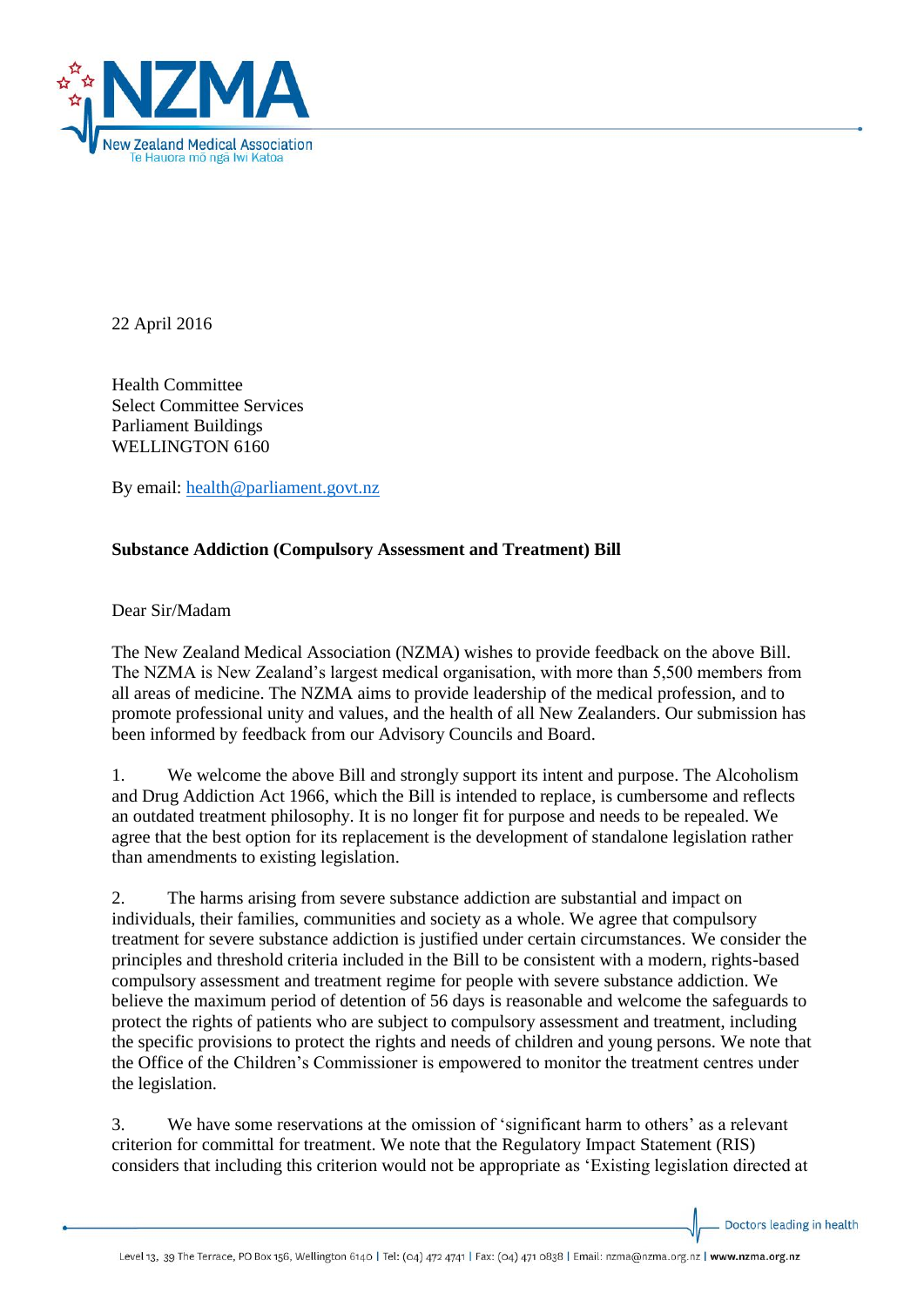child protection, family violence and other criminal behaviour is available to deal with situations where behaviour arising from substance addiction results in a risk of serious harm to others'. We note that the Law Commission also did not support the inclusion of 'harm to others' because it 'changes the focus of legislation from protecting people from significantly impaired capacity to one of protecting others from harm'. We seek clarification as to what existing legislation would ensure that a person who would stand to benefit from compulsory treatment of their substance abuse, has harmed others and meets all of the criterial for compulsory treatment—aside from harm to themselves—receives treatment. We also contend that the harm caused to others by a person with severe substance addiction is quite likely to be associated with harm to themselves, thus casting some uncertainty as to the validity of the Law Commission's opinion. We note that 'harm to others' is a consideration under the analogous Mental Health (Compulsory Assessment and Treatment) Act 1992.

4. Our main concern with the Bill is the inadequate resourcing to accompany it. This represents a major risk. We consider the estimate that only 200 patients per year are likely to meet the criteria for compulsory assessment and treatment to be overly conservative. Given that the Ministry of Health estimates 60,500 people in New Zealand have an untreated substance dependence disorder, we envisage considerably more than 0.3% of this cohort would meet the Bill's criteria for compulsory assessment and treatment.

5. We note that the predicted operational costs (exclusive of GST) are \$350,000 to set up the proposed statutory framework and ongoing administrative costs to the health sector of \$775,000 annually. This figure appears to be low and no detail has been provided on how it has been calculated. More importantly, we are very concerned at the lack of funding for the clinical aspects arising from this Bill. The availability of resources will become a rate limiting factor. No funds have been allocated for new services and none for accommodating patients within existing services. Even if the conservative figure of 200 patients is correct, then for a period of 56 days each, this would represent a cost of \$5.15 million per annum (based on an average daily cost of \$460 for a hospital bed).<sup>1</sup> We ask the Committee to consider where these patients will be treated.

6. Our understanding is that there are currently no funded secure Alcohol or Drug inpatient bed providers in the country. This means that any admission under the new Act is likely to be to a mental health inpatient unit. This would be highly inappropriate. Mental health inpatient units are not designed to provide this kind of treatment. Furthermore, mental health beds are scarce and expensive, costing well over \$500 per night, with acute beds commanding a significant premium due to the high staffing ratios required. There is no surplus capacity in current mental health services. If these beds are occupied by patients under the new Act, then people with mental health crises will be disadvantaged by not being able to access these services. If this Bill is to be successful, we believe that it is necessary to ensure dedicated and specific services with appropriately trained clinicians. It is disingenuous to profess that the implications of the Bill will be cost neutral. While we certainly view treatment as an investment, we contend that there needs to be sufficient investment at the front end to ensure that predicted gains in the health, social and justice sectors are realised.

7. We have some reservations at learning that police are named as the agents who will have to find and return patients under committal who abscond from their treatment centres, even though it is not an offence to abscond. The Police could argue that social workers or some other agency should be the ones tasked with finding absconders. It is unclear in the commentary just how police will be able to arrest, or otherwise detain, a person who has committed no offence. Nevertheless, we acknowledge the precedent of this occurring with the analogous Mental Health

**.** 

<sup>1</sup> <http://www.stuff.co.nz/waikato-times/news/7875249/Quicker-turnaround-of-patients-at-Waikato-Hospital>